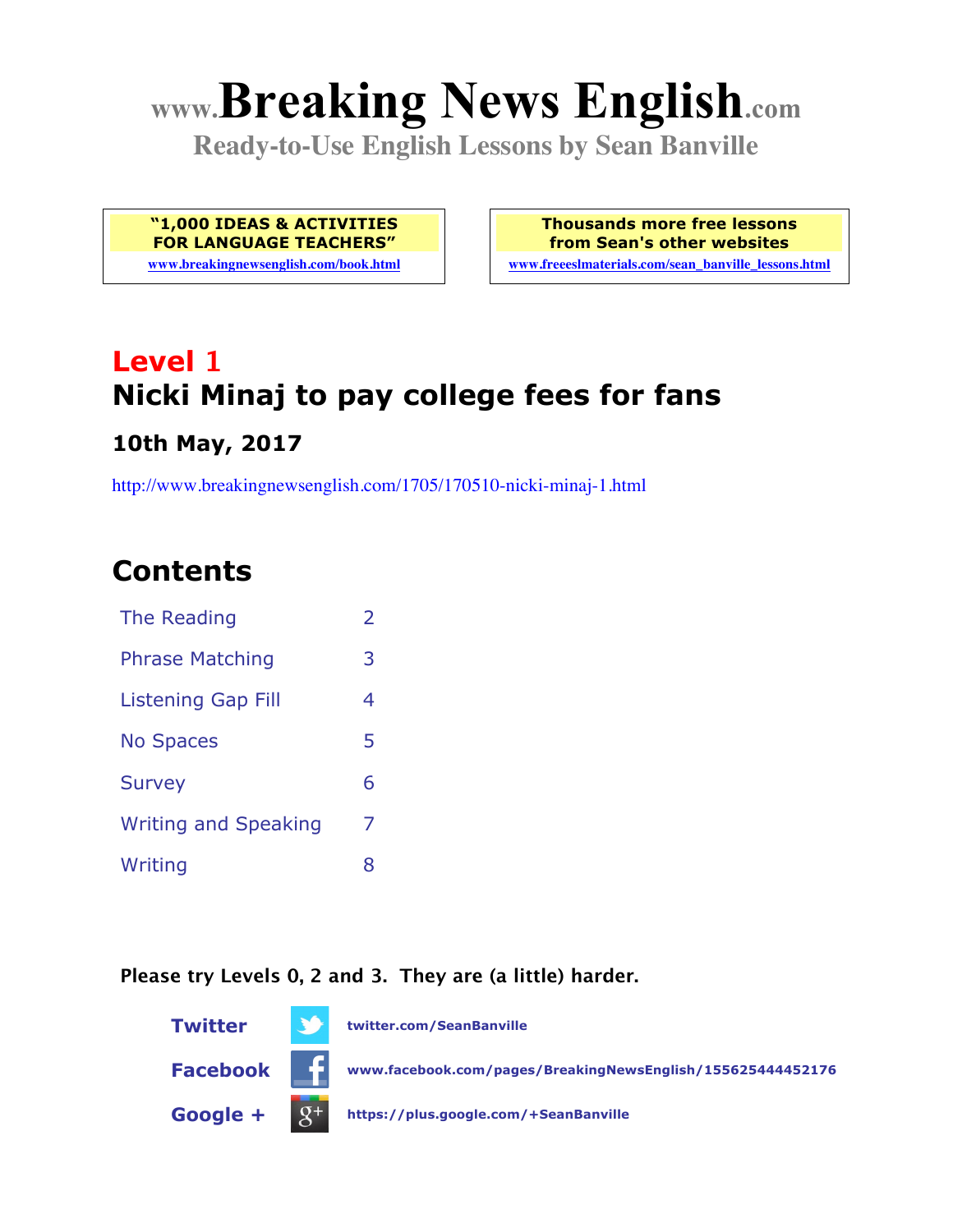### **THE READING**

From http://www.breakingnewsenglish.com/1705/170510-nicki-minaj-1.html

The singer Nicki Minaj will pay the tuition fees for 30 of her Twitter followers if they get A-grades. Ms Minaj will pay thousands of dollars if the fans show they got straight A's at high school. She will pay more tuition fees in the future. Minaj tweeted: "Show me straight A's that I can [check] with your school, and I'll pay." She joked that she might not have any money after paying. One student asked her for \$6,000 to pay for his rent, books, classes and food.

At first, Minaj tweeted about a contest for someone to join her at a music show. A fan then asked if she would pay for his college fees and her tweets changed. Minaj has sold 20 million singles around the world as a solo singer, and another 60 million singles as a guest artist. A newspaper editor called her the most important female rapper ever. A Twitter user called her, "one of the most…caring and generous people" in the entertainment business.

Sources: http://news.**sky.com**/story/nicki-minaj-offers-to-pay-college-fees-for-fans-10868506 https://www.**usatoday.com**/story/life/movies/2017/05/07/nicki-minaj-promises-to-pay-fancollege-tuition-twitter/101413018/ https://en.**wikipedia.org**/wiki/Nicki\_Minaj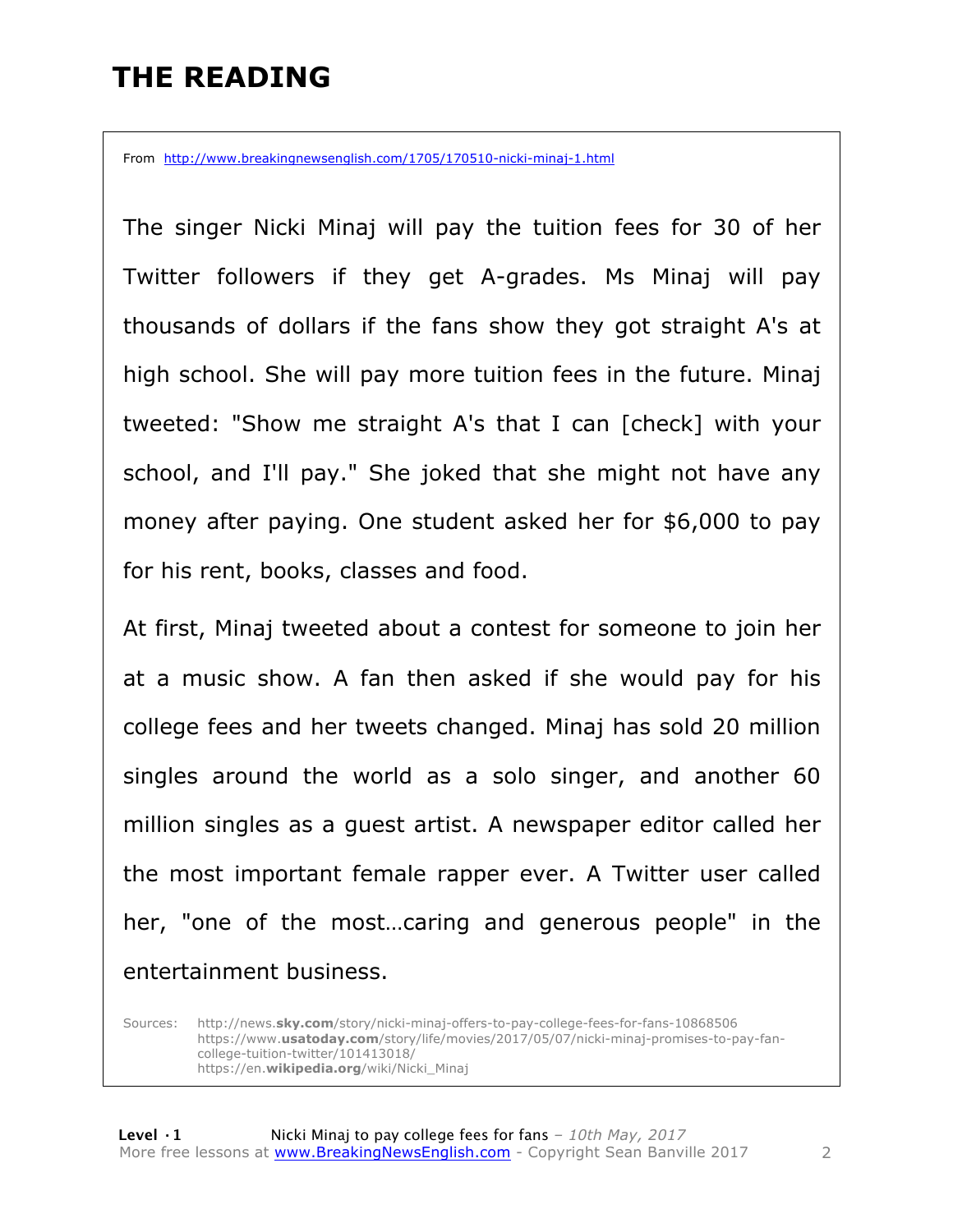### **PHRASE MATCHING**

From http://www.breakingnewsenglish.com/1705/170510-nicki-minaj-1.html

#### **PARAGRAPH ONE:**

- 1. pay the tuition fees for 30
- 2. if they get
- 3. pay thousands
- 4. straight A's
- 5. She will pay more tuition
- 6. I can check
- 7. she might not have any
- 8. \$6,000 to pay for

#### **PARAGRAPH TWO:**

1. join her at a music 2. A fan then asked if she 3. sold 20 million singles 4. as a guest 5. A newspaper 6. the most important female 7. one of the most caring and 8. in the entertainment a. editor b. rapper ever c. business d. would pay g. show

- a. fees in the future
- b. money
- c. A-grades
- d. his rent
- e. of dollars
- f. at high school
- g. of her Twitter followers
- h. with your school

- e. around the world
- f. generous people
- h. artist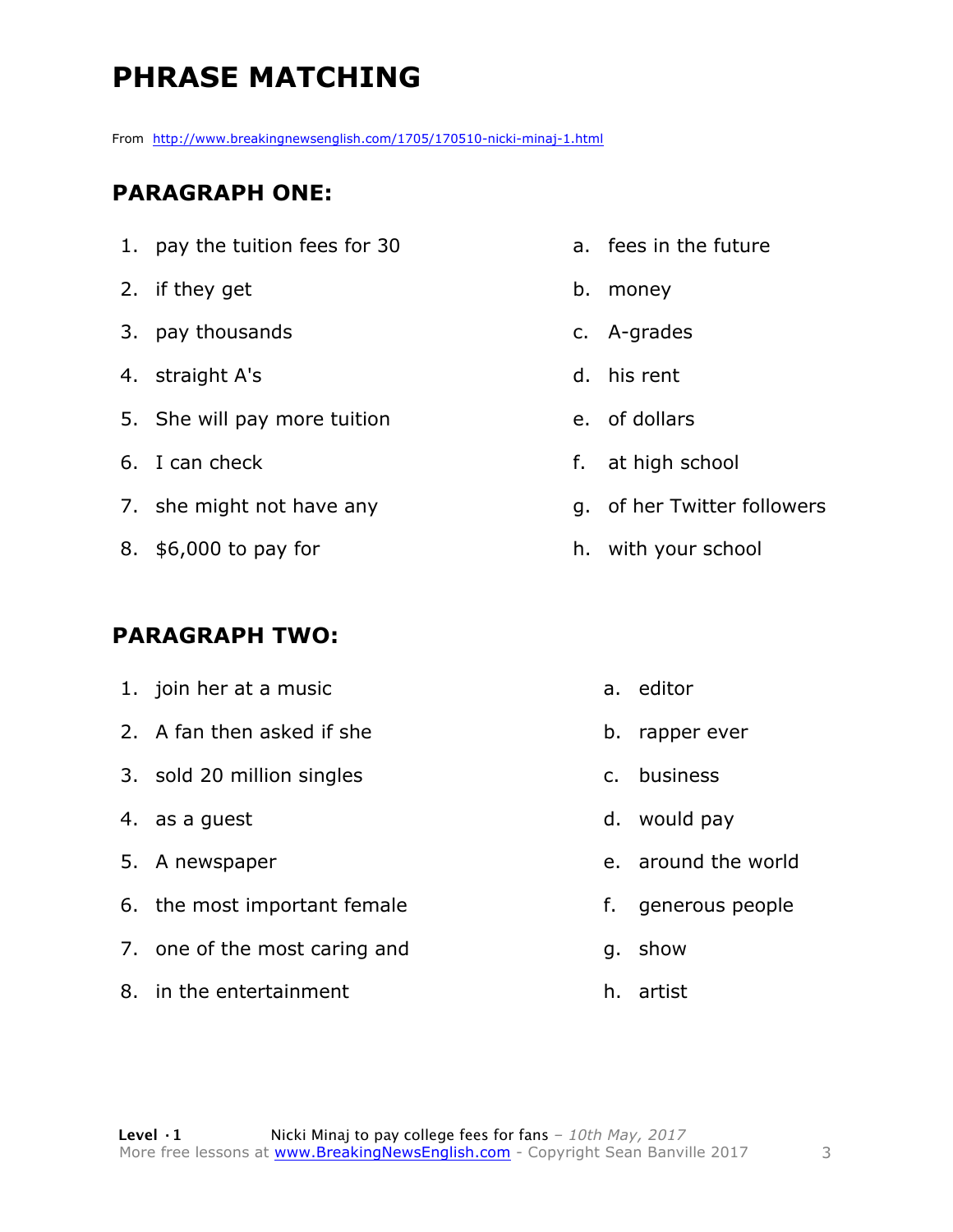### **LISTEN AND FILL IN THE GAPS**

From http://www.breakingnewsenglish.com/1705/170510-nicki-minaj-1.html

The singer Nicki Minaj (1) \_\_\_\_\_\_\_\_\_\_\_\_\_\_\_\_\_\_\_\_\_\_\_\_\_\_tuition fees for 30 of her Twitter (2) \_\_\_\_\_\_\_\_\_\_\_\_\_\_\_\_\_\_\_ get A-grades. Ms Minaj will pay thousands of (3) \_\_\_\_\_\_\_\_\_\_\_\_\_\_\_\_\_\_\_\_\_\_\_\_\_\_\_\_\_ fans show they got straight A's at high school. She will pay more tuition fees (4) \_\_\_\_\_\_\_\_\_\_\_\_\_\_\_\_\_\_\_. Minaj tweeted: "Show me straight A's that I can [check] with your school, and I'll pay." She joked that she might  $(5)$  \_\_\_\_\_\_\_\_\_\_\_\_\_\_\_\_\_\_\_\_\_\_\_\_\_\_ money after paying. One student asked her for \$6,000 to (6) \_\_\_\_\_\_\_\_\_\_\_\_\_\_\_\_\_\_\_, books, classes and food.

At first, Minaj (7) \_\_\_\_\_\_\_\_\_\_\_\_\_\_\_\_\_\_\_\_\_\_\_\_\_\_\_\_\_\_\_ contest for someone to join (8) \_\_\_\_\_\_\_\_\_\_\_\_\_\_\_\_\_\_\_\_\_\_\_\_\_\_ show. A fan then asked if she would pay (9) \_\_\_\_\_\_\_\_\_\_\_\_\_\_\_\_\_\_\_\_\_\_\_\_ fees and her tweets changed. Minaj has sold 20 million singles around the world as a solo singer, and another 60 million (10) \_\_\_\_\_\_\_\_\_\_\_\_\_\_\_\_\_\_\_ guest artist. A newspaper (11) \_\_\_\_\_\_\_\_\_\_\_\_\_\_\_\_\_\_\_ the most important female rapper ever. A Twitter user called her, "one of the most...  $(12)$  \_\_\_\_\_\_\_\_\_\_\_\_\_\_\_\_\_\_\_\_\_ people" in the entertainment business.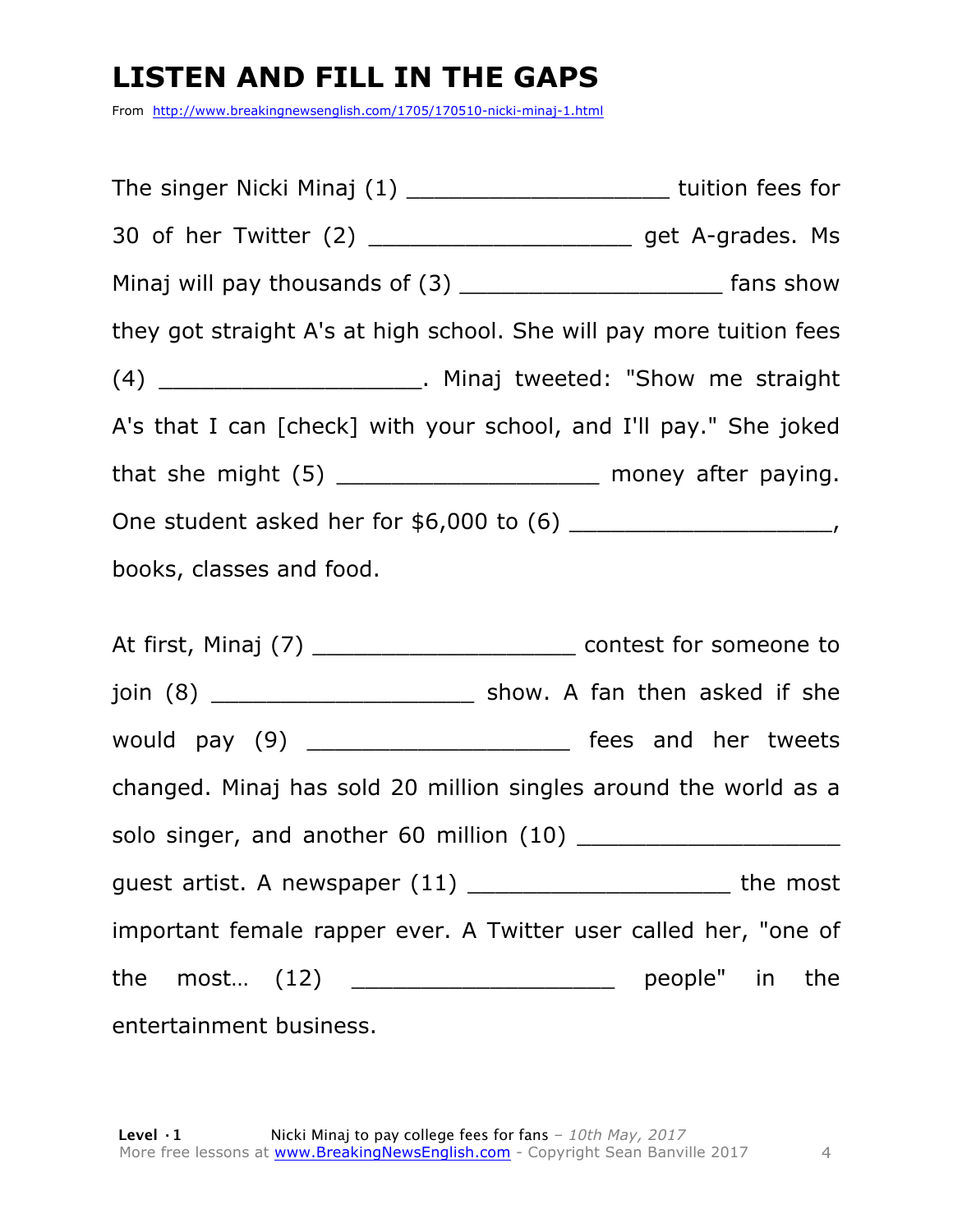### **PUT A SLASH ( / )WHERE THE SPACES ARE**

From http://www.breakingnewsenglish.com/1705/170510-nicki-minaj-1.html

ThesingerNickiMinajwillpaythetuitionfeesfor30ofherTwitterfollower siftheygetA-grades.MsMinajwillpaythousandsofdollarsifthefanssho wtheygotstraightA'sathighschool.Shewillpaymoretuitionfeesinthef uture.Minajtweeted:"ShowmestraightA'sthatIcan[check]withyours chool,andI'llpay."Shejokedthatshemightnothaveanymoneyafterpa ying.Onestudentaskedherfor\$6,000topayforhisrent,books,classesa ndfood.Atfirst,Minajtweetedaboutacontestforsomeonetojoinherata musicshow.Afanthenaskedifshewouldpayforhiscollegefeesandhert weetschanged.Minajhassold20millionsinglesaroundtheworldasasol osinger,andanother60millionsinglesasaguestartist.Anewspaperedit orcalledherthemostimportantfemalerapperever.ATwitterusercalled her,"oneofthemost…caringandgenerouspeople"intheentertainment business.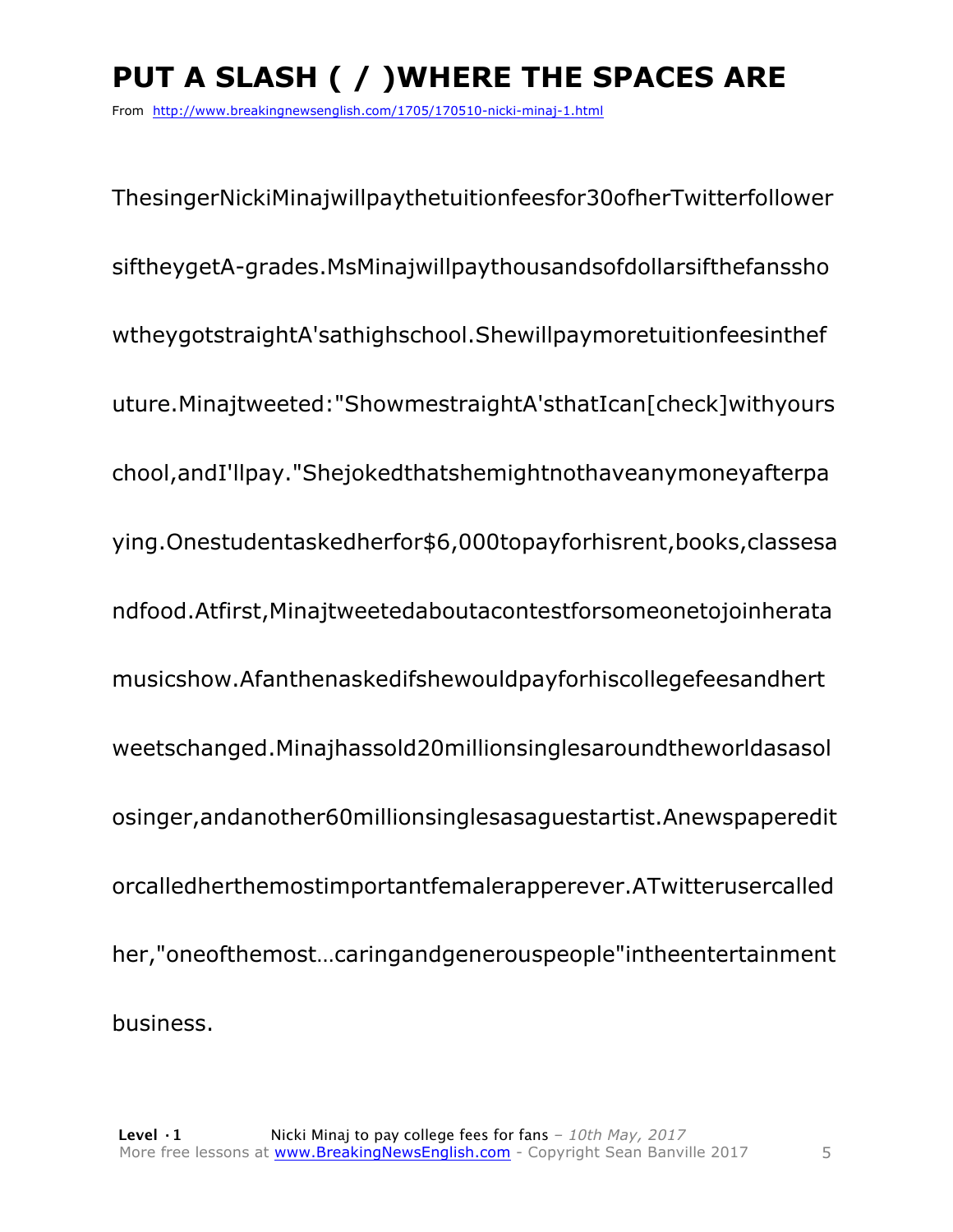### **SCHOOL FEES SURVEY**

From http://www.breakingnewsenglish.com/1705/170510-nicki-minaj-4.html

Write five GOOD questions about school fees in the table. Do this in pairs. Each student must write the questions on his / her own paper.

When you have finished, interview other students. Write down their answers.

|      | STUDENT 1 | STUDENT 2 | STUDENT 3 |
|------|-----------|-----------|-----------|
| Q.1. |           |           |           |
| Q.2. |           |           |           |
| Q.3. |           |           |           |
| Q.4. |           |           |           |
| Q.5. |           |           |           |

- Now return to your original partner and share and talk about what you found out. Change partners often.
- Make mini-presentations to other groups on your findings.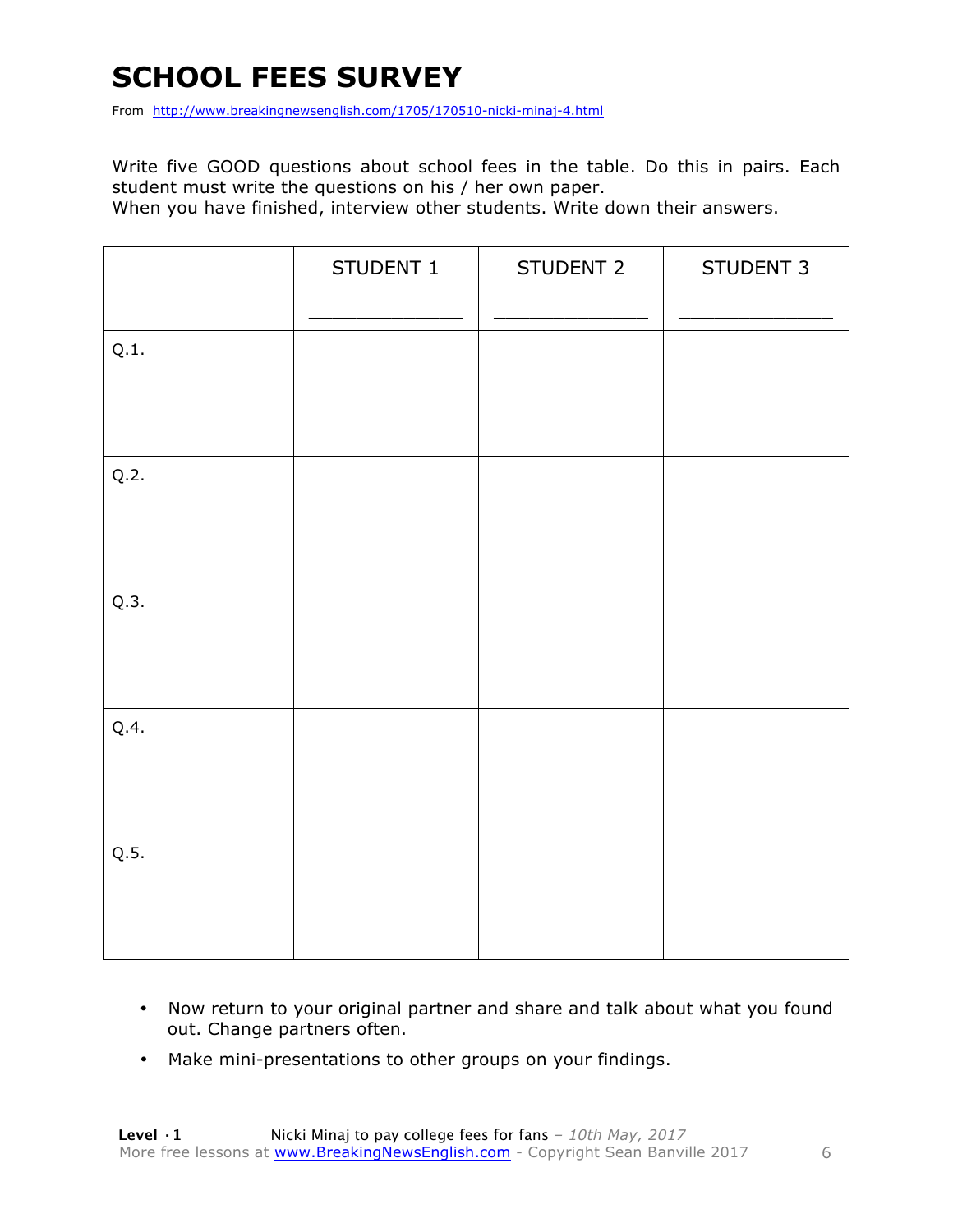### **WRITE QUESTIONS & ASK YOUR PARTNER(S)**

Student A: Do not show these to your speaking partner(s).

| a) |  |  |
|----|--|--|
| b) |  |  |
| c) |  |  |
| d) |  |  |
| e) |  |  |
| f) |  |  |
|    |  |  |

*Nicki Minaj to pay college fees for fans – 10th May, 2017* More free lessons at www.BreakingNewsEnglish.com

### **WRITE QUESTIONS & ASK YOUR PARTNER(S)**

-----------------------------------------------------------------------------

Student B: Do not show these to your speaking partner(s).

| a) |  |  |
|----|--|--|
| b) |  |  |
| c) |  |  |
| d) |  |  |
| e) |  |  |
| f) |  |  |
|    |  |  |